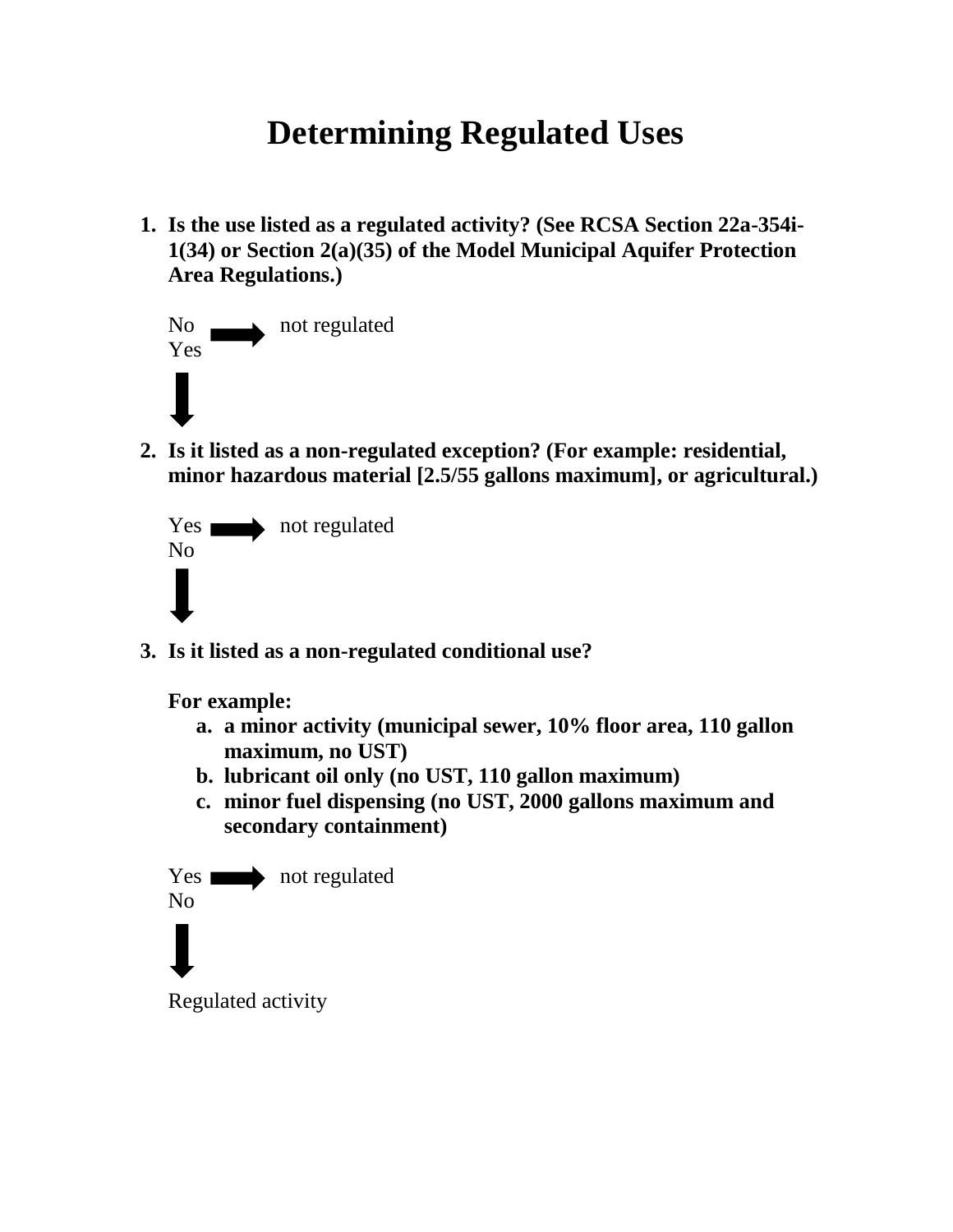# **Registration Decisions**

**1. Is the regulated activity currently active, has been active in the last 5 years, or has a building permit been issued?**

No cannot register Yes Must register within 180 days

Yes

Yes

- **2. Is registration complete? (Agency must determine within 180 days of receipt or registration automatically approved.)** 
	- No reject registration and notify registrant to provide additional information and the date by which the information must be submitted
- **3. Is a Material Management Plan (MMP) or Storm Water Management Plan (SWMP) deemed necessary?**

No registered for 5 years; send written notification of registration

Request Plan from facility and provide time frame for submission Review and approve MMP or SWMP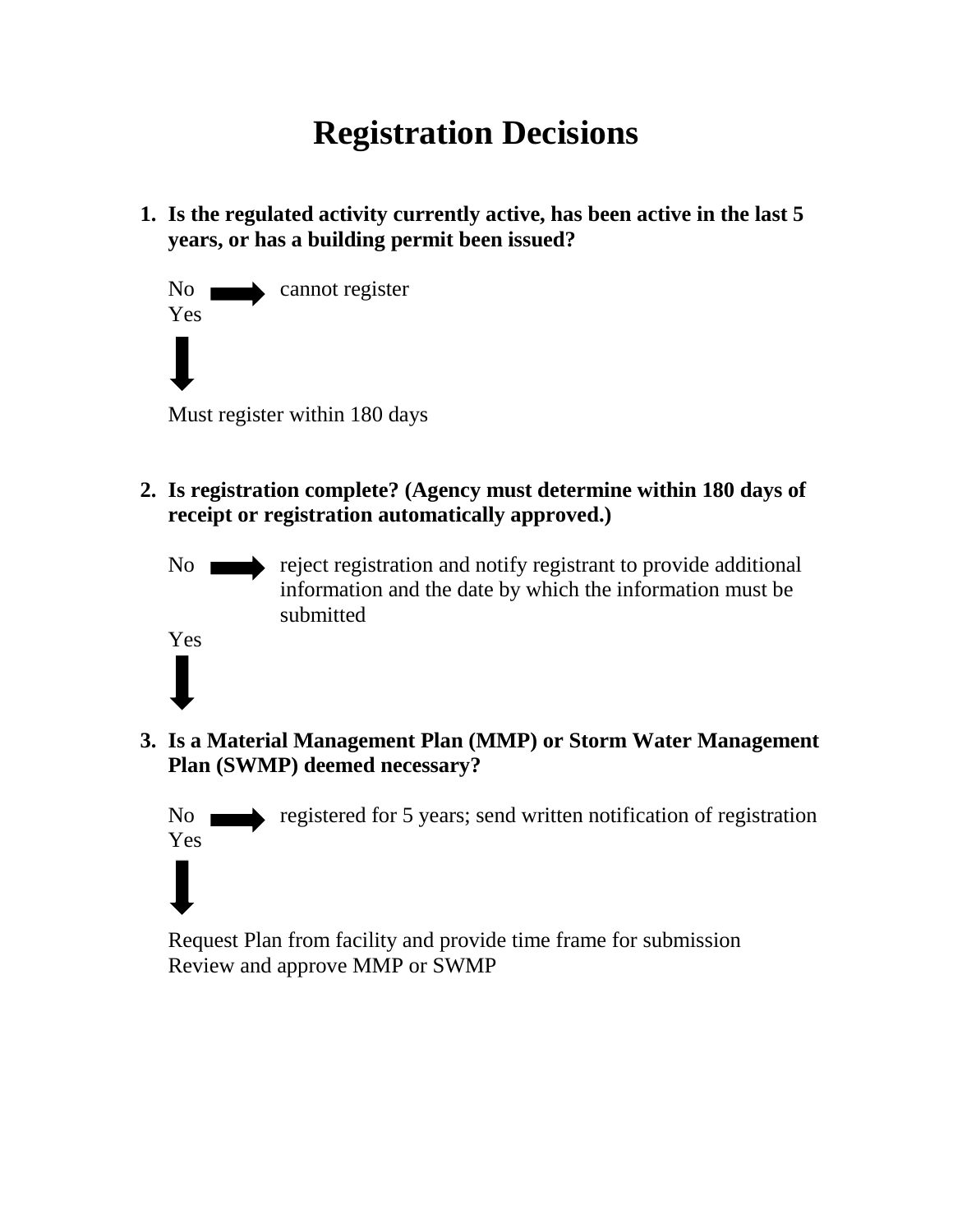## **Expansion or Change of Use Decisions**

**1. Is the expansion or change to a regulated activity?**



**2. Is it an expansion of the existing registered activities?**

No, it is a new regulated activity **Permit required** Yes

**3. Is the expansion allowed under an existing registration? (limited to registered site and BMP compliance)**



**4. Is a Material Management Plan or Storm Water Management Plan deemed necessary?**



Request Plan from facility and provide time frame for submission Review and approve MMP or SWMP